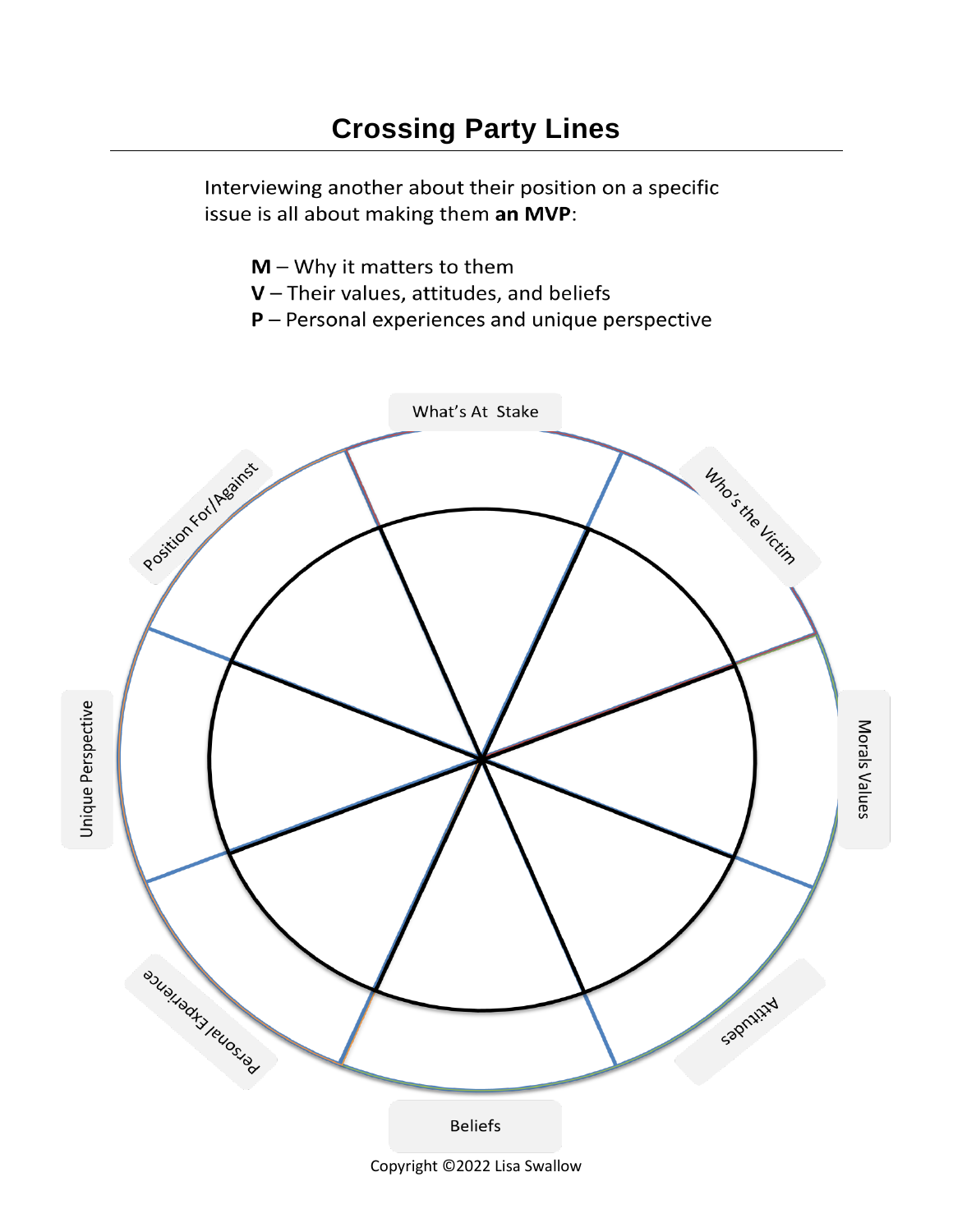# **Sample Questions**

## Why it Matters

- **What matters to you about this issue?**
	- o What problem are we trying to solve related to this issue?
	- $\circ$  Why do we need to do anything about  $\le$ issue $>$
	- o What do you think matters to <the other side>?
- **Who are the victims?**
	- o Do you think there will be winners and losers with <their side's solution>, and if so, who wins and who loses?
	- o Do you think there will be winners and losers with <the other side's solution>, and if so, who wins and who loses?
	- o Who do you view as being hurt by or impacted by the current situation?
	- o Who would the solution presented by <the other side> hurt?
- **What is at stake?**
	- $\circ$  What do you think will happen if we don't  $\leq$  interviewee's position  $\geq$ ?
	- o What do you think will happen if we do nothing?
- **Why this is important now, at this time?**
	- o Why do you think this issue has come up now?
	- o What's so bad about the way things are now?
	- o Do you think this is a real issue?

### Values, Attitudes, and Beliefs

- **Values/Morals**
	- o Which of their core values or morals come into play with this issue?
	- o Why is this important to you?
	- o Why do you care about this particular issue?
	- o How does morality fit into this?
	- o How do family values, or other values fit into this?
	- o What don't you like about <the other side's proposal>?
- **Attitudes**
	- o What's so bad about the way things are now?
	- $\circ$  If there was one thing you would like the leaders of the other side to know about this issue, what is it?
	- $\circ$  If there was one thing you would like the <u>average citizen</u> on the other side to know about this issue, what is it?
- Beliefs
	- o Do you support <this solution> because of any religious beliefs?
	- o Why do you think we need to take a stand on this issue?
	- o What do you think is motivating the opposition?
	- o What do you think is motivating your side?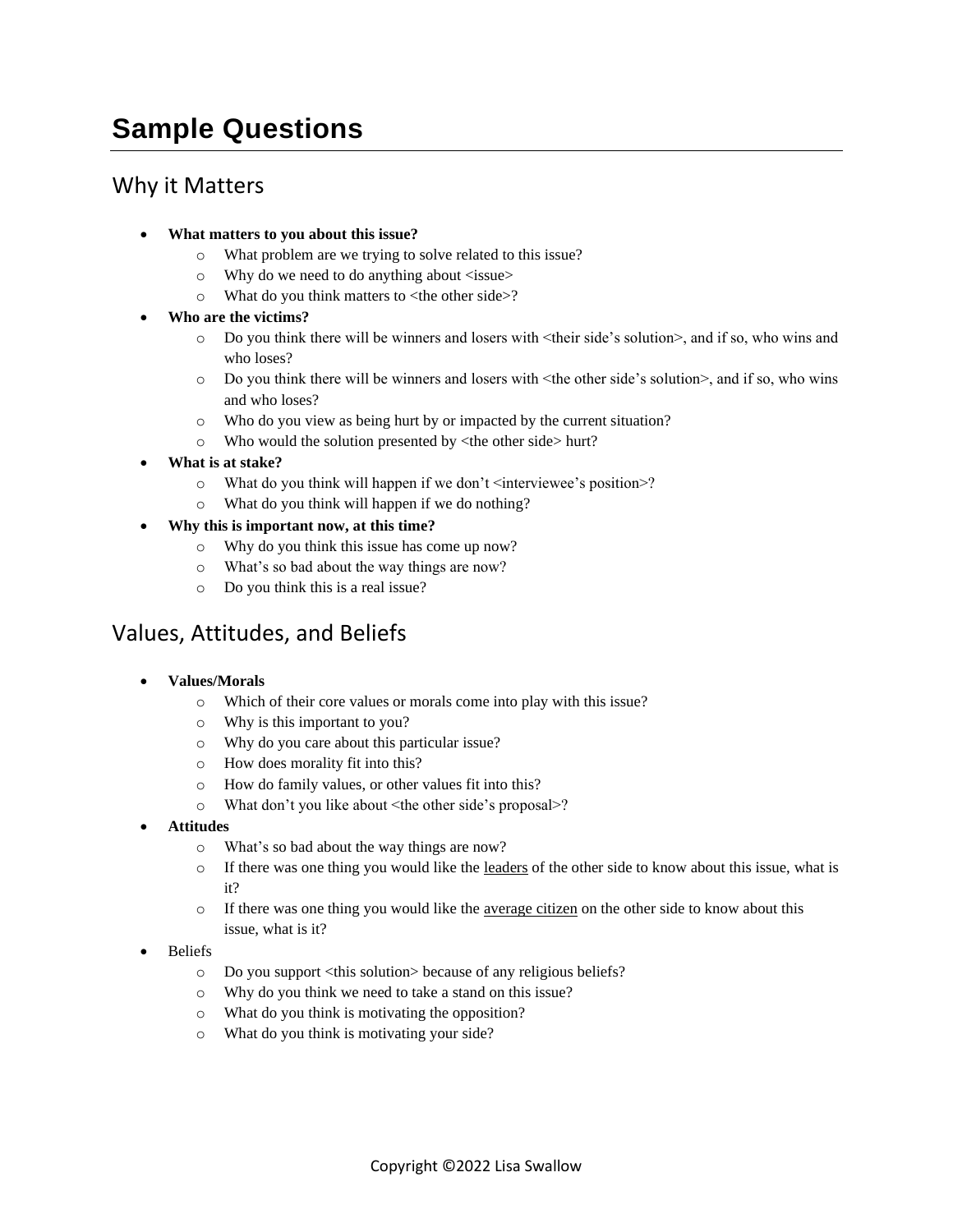# Perspective and Personal Experiences

#### • **Their Experiences Related to the Issue**

- o Do you have any experiences related to the issue that you'd be willing to share?
- o Do you personally know anyone who would be impacted by <their side's solution>?
- o Do you personally know anyone who would be impacted by <the other side's solution>?
- o How would the nation's decision on this issue impact you?
- **Their unique perspective** (Viewing the issue from a parent's perspective might be different than from a policeman's)
	- o How would you describe your unique perspective?
	- o Why do you think your perspective on the issue is different from mine?
	- o Do you think where you live influences your position?
	- o Do you think what you do (your job) or how much you earn influences your position?
	- o Do you think being <older, younger, a boomer, a millennial> gives you a different perspective?
	- o Who do you know that is closer to the issue and helps you understand it? What have they shared with you?

#### Position

- **Their Position**
	- o What are you in favor of?
	- o What's your preferred solution?
	- o What do you think about <the issue> and why?
	- o So, what's your position on <the issue>?
	- o What do you, personally, think we should do about <the issue>?
	- o When the dust settles, what do you hope <the situation> will look like?
- **What they are against**
	- o How different is what you want from what <the other side> wants?
	- o What don't you like about <the other side's proposal> or <person or event>?
	- o What worries you most about what <the other side> wants?
- **Success**
	- o What would success look like?
	- o What needs to change to put things right?
	- o After the dust settles, what would you like to see in <America, your state, your community>?